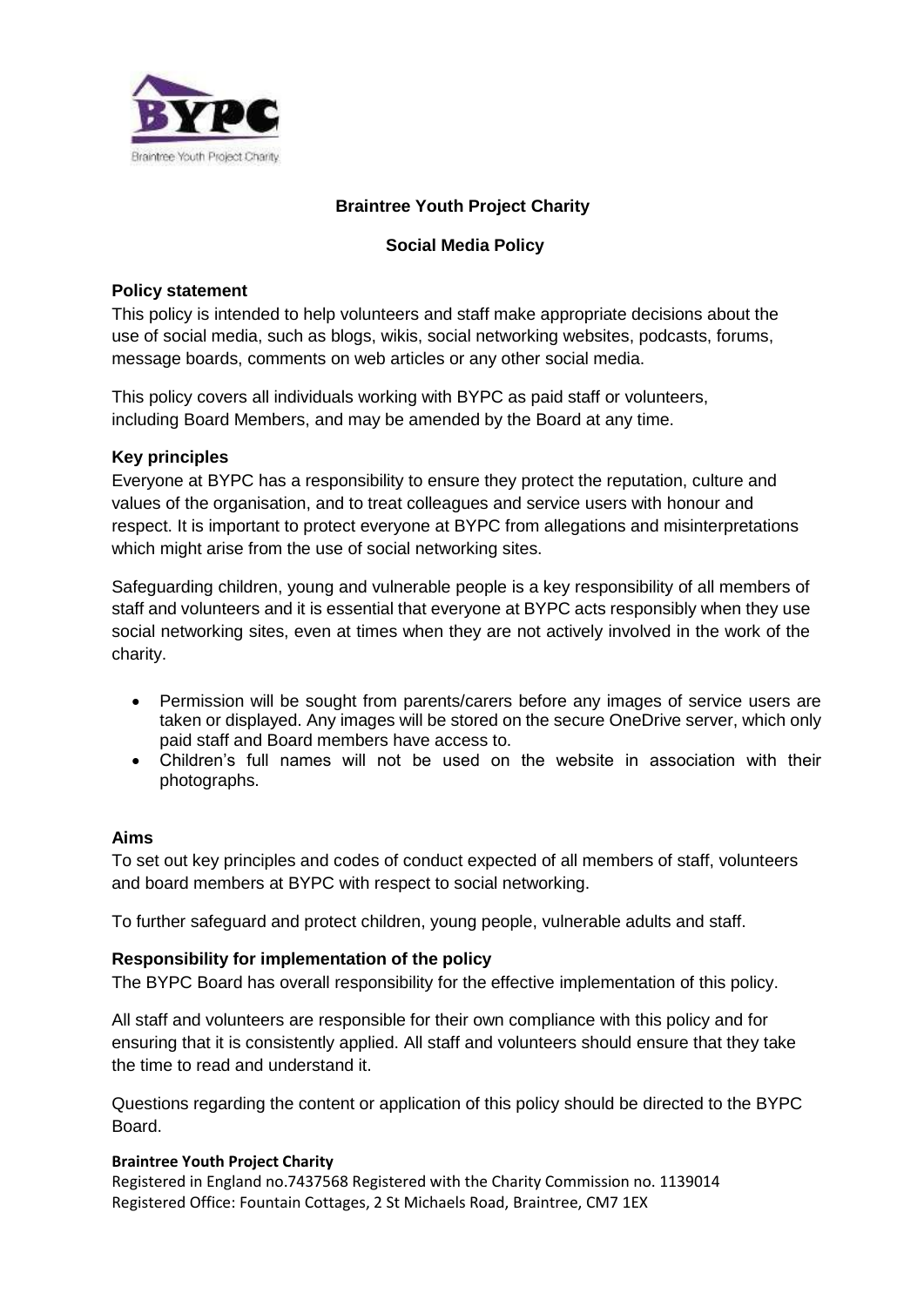

## **Using social media sites in the name of BYPC**

Only the paid staff, Board Members and designated volunteers are permitted to post material on a social media website on behalf of the charity.

## **Using work related social media**

When posting on social media staff and volunteers should use the same safeguards and standards as they would with any other type of communication relating to BYPC that is in the public arena. Employees are authorised to contribute to BYPC's social media activities, as long as they interact in a manner that is faithful to the culture and values of the charity.

## **Personal use of social media sites**

Personal use of social media by staff and volunteers must comply with our policies including Safeguarding, Anti-Bullying, Equality and Diversity, Data Protection and the Complaints procedure.

Staff members and Volunteers are requested NOT to have personal contact and friendship through social media with service users for their own protection from accusations which might arise.

#### **Monitoring of use of social media and other websites by service users attending sessions.**

 Where access to the internet is provided by BYPC, either on our organisation devices or devices owned by an individual via WiFi, we will exercise our right to monitor usage which includes access to websites, interception and deletion of inappropriate or criminal material or unlawfully copied text, video, images or sound. Therefore, all service users wishing to access the BYPC WIFI, must log in using the secure channel which has been provided.

## **BYPC rules for use of Social Media**

- Do not upload, post, forward or post a link to any content which might be deemed abusive, obscene, discriminatory, harassing, derogatory or defamatory.
- Never disclose private or confidential information.
- Before you include a link to a third party website, check that any terms and conditions of that website permit you to link to it.
- Do not post, upload, forward or post a link to chain mail, junk mail, cartoons, jokes or gossip that might be deemed inappropriate by the Board.
- Be honest and open, but be mindful of the impact your contribution might make to people's perceptions of BYPC. If you make a mistake in a contribution, be prompt in admitting and correcting it.

#### **Braintree Youth Project Charity**

Registered in England no.7437568 Registered with the Charity Commission no. 1139014 Registered Office: Fountain Cottages, 2 St Michaels Road, Braintree, CM7 1EX